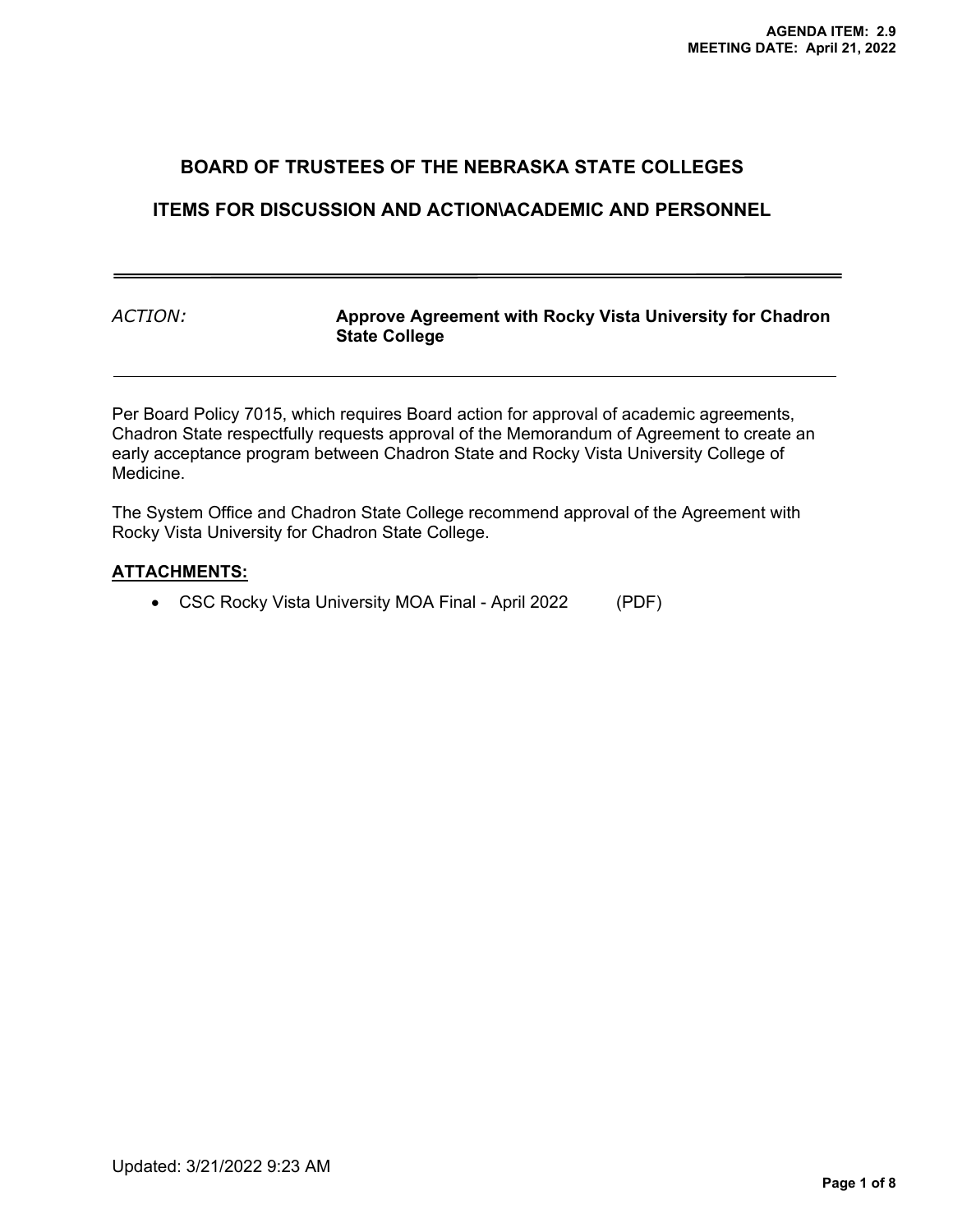## **MEMORANDUM OF AGREEMENT Between the BOARD OF TRUSTEES OF THE NEBRASKA STATE COLLEGES doing business as CHADRON STATE COLLEGE And ROCKY VISTA UNIVERSITY**

This Memorandum of Agreement (Agreement) is designed to foster a collaborative partnership between the Board of Trustees of the Nebraska State Colleges, doing business as Chadron State College (CSC) and Rocky Vista University College of Medicine (RVUCOM), collectively (Parties), through the creation of an early acceptance program.

Under the provisions of this Agreement, CSC and NMC agree to the following conditions:

- 1. RVUCOM's Early Acceptance Program (EAP) will grant a provisional acceptance to highly motivated students at CSC.
- 2. RVUCOM representatives will meet with interested pre‐health students to increase awareness of osteopathic medicine, RVUCOM and the EAP. RVUCOM representatives will include a minimum of two faculty members (Terminal Degree and clinician) and an admissions representative. RVUCOM will promote the program via their web site and catalog/student handbook.
- 3. Students in good standing in the EAP will not be required to take the MCAT. Students will gain early exposure to and support from RVUCOM.
- 4. Preliminary details regarding the program are as follows:

### **Student Eligibility Requirements:**

- Students will be eligible to apply after the completion of a minimum of sixty (60) semester hours of course work (typically the end of their sophomore year) up to the semester prior to matriculation.
- Prior to application, students must have completed a minimum of eight (8) semester hours of Biology (General Biology 1 & 2 with Lab), General Chemistry 1 & 2, English Composition plus one (1) writing intensive course.
- Students must have achieved a minimum science and overall GPA of 3.4 on a 4.0 scale. Science GPA calculations will follow the AACOMAS guidelines and will not include grades for math courses.
- Students must shadow an Osteopathic Physician and provide a letter of recommendation as part of their application. If the student cannot shadow an Osteopathic Physician, the student must document exposure to healthcare and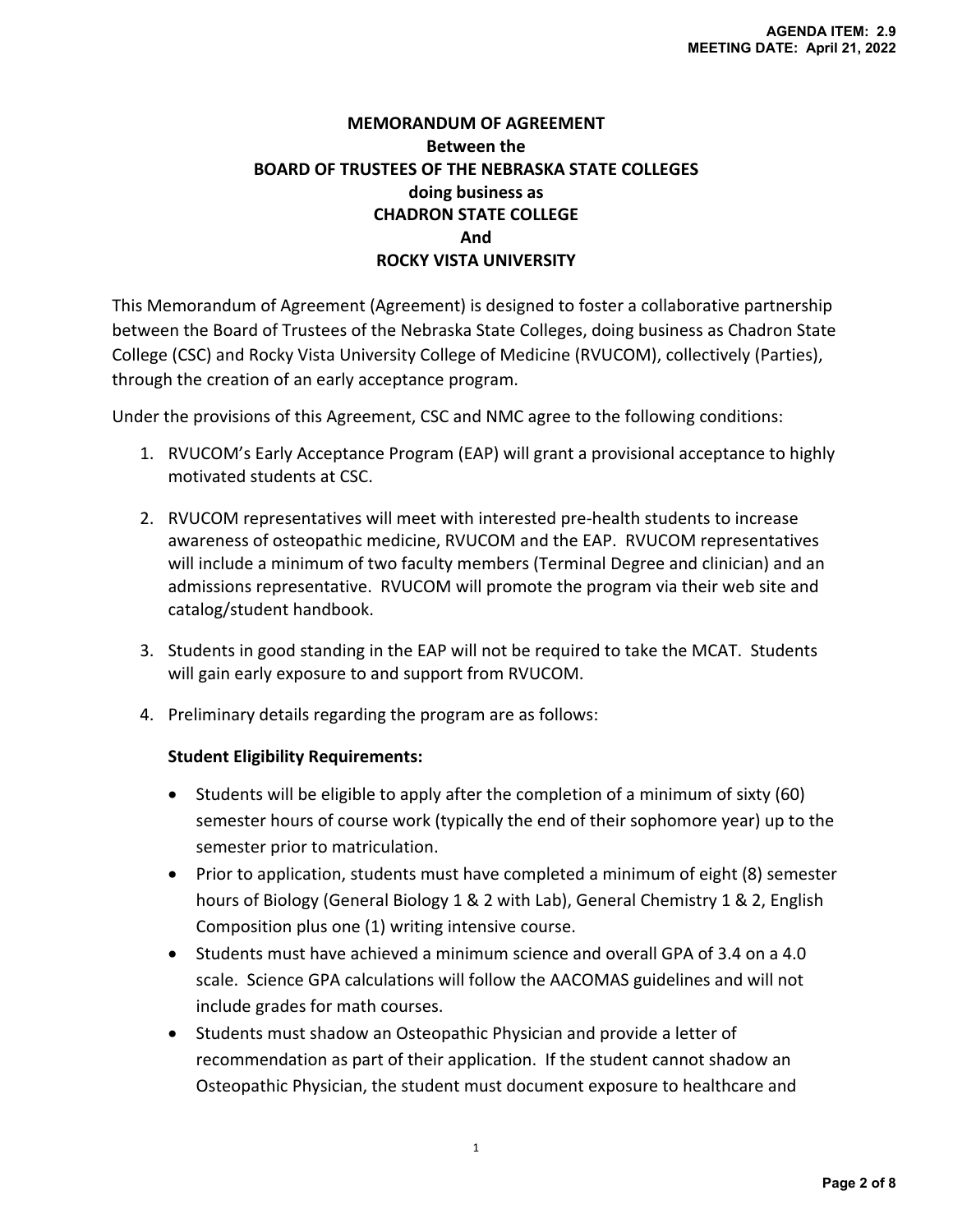knowledge of the role of an Osteopathic Physician in healthcare. Alternative experiences can include job shadowing other physicians, work in the healthcare field combined with readings, or exploration of online resources about Osteopathic Physicians.

### **EAP Application Process:**

- Students will complete an application for entrance to the EAP.
- Students will provide a letter of recommendation from an Osteopathic Physician (preferred) or another healthcare worker.
- Students will be interviewed by the CSC Health Profession's Advisory Board or individual designated by the Health Profession's Advisory Board.
- The designated CSC Health Professions Coordinator will forward student applications, a letter of recommendation based on the CSC interview, official transcripts, evidence of shadowing and letter of recommendation from a physician, and resume outlining service activities to the Executive Director of Admissions and Marketing.
- The Executive Director will assemble all materials for presentation to the RVUCOM Admissions Committee who will determine which candidates to invite to campus for an interview with travel paid for by RVUCOM. Alternatively, the RVUCOM Admissions Committee may meet the candidates on the CSC campus. The RVUCOM Admissions Committee will review applications and interview results and provide recommendations to the Dean who will make the final determination of provisional acceptance.

### **EAP Requirements and Benefits Upon Acceptance:**

- Students will be assigned to a RVUCOM student ambassador/mentor who will provide a student's perspective of life at RVUCOM.
- Students will be encouraged to spend a minimum of two (2) days at RVUCOM. The visit will include attending class with their mentor, meeting with the RVU Educational Specialist for study skills and learning style assessment, and exposure to the anatomy and OPP labs. CSC will coordinate an annual trip for prospective students, students in the EAP, and CSC faculty. Travel will be funded by CSC. RVUCOM will provide accommodations and meals.
- Students may have the option of participating in medical service trips or other community service opportunities with RVUCOM students.
- Students must meet with their CSC advisor during each advising month. The advisor will provide an update to RVUCOM on the student's progress. Students must maintain a minimum of a 3.4 science and overall GPA and must earn a grade of "B"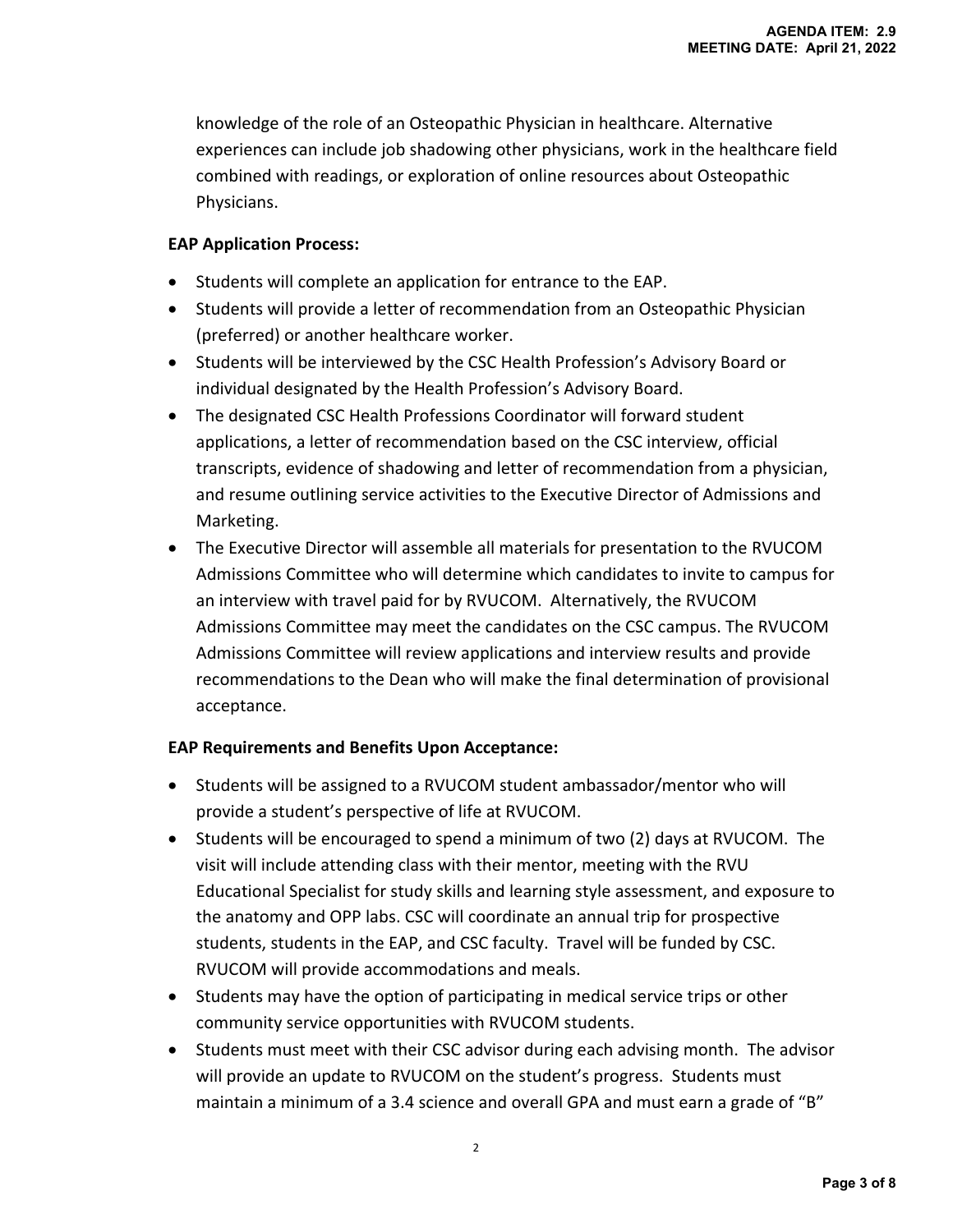or better in all required courses. Those who fall below the minimum requirement will undergo review by CSC's Health Professions Advisory Board, which is detailed below. RVUCOM Faculty will also monitor the progress of each student upon completion of each semester.

- Students must abide by the highest ethical standards. Those students who are subjected to any form of disciplinary action, which include both criminal offenses and academic dishonesty, will undergo review by CSC's Health Professions Advisory Board, which is detailed below.
- Students must submit an AACOMAS application designating RVUCOM prior to January 1 of the year of matriculation.
- Students in good standing are not required to present MCAT scores.
- Students must receive a bachelor's degree and complete the following additional course work prior to matriculation:
	- Organic Chemistry 1 and 2 with Lab
	- **Biochemistry and Advanced Biochemistry**
	- Physics 1 & 2 with Lab
	- **Human Anatomy with Cadaver Lab**
	- **Human Physiology**
	- Two (2) additional higher-level biology (e.g. Microbiology, Developmental Biology, Immunology, Genetics, Molecular Biology, Hematology, Parasitology, Pathogenic Microbiology, etc.)
- Students selected to participate in the EAP must submit a deposit of \$2000 prior to January  $1^{st}$  of the year they will matriculate. This deposit will be applied to the students' tuition upon matriculation. CSC will provide opportunities for students to earn the money for their deposit.
- Students must complete all other application requirements established by RVUCOM for traditional students (e.g. passing a background check and drug screen; providing a medical history and proof of immunizations, etc.)

## **Process of Review for Academic or Ethical Issues:**

- Students who have violated the CSC Academic or Ethical Standards outlined in the CSC Student Handbook will be reviewed by the CSC Health Profession's Advisory Board.
- The CSC Health Profession's Advisory Board will interview the student and evaluate the severity of the situation. A recommendation for consequences will be submitted to the RVUCOM Admissions Committee and Dean for review.
- The RVUCOM Admissions Committee and Dean may request to interview the student once the recommendation has been reviewed.
- The RVUCOM Admissions Committee and Dean will make the final decision for the consequences of these violations.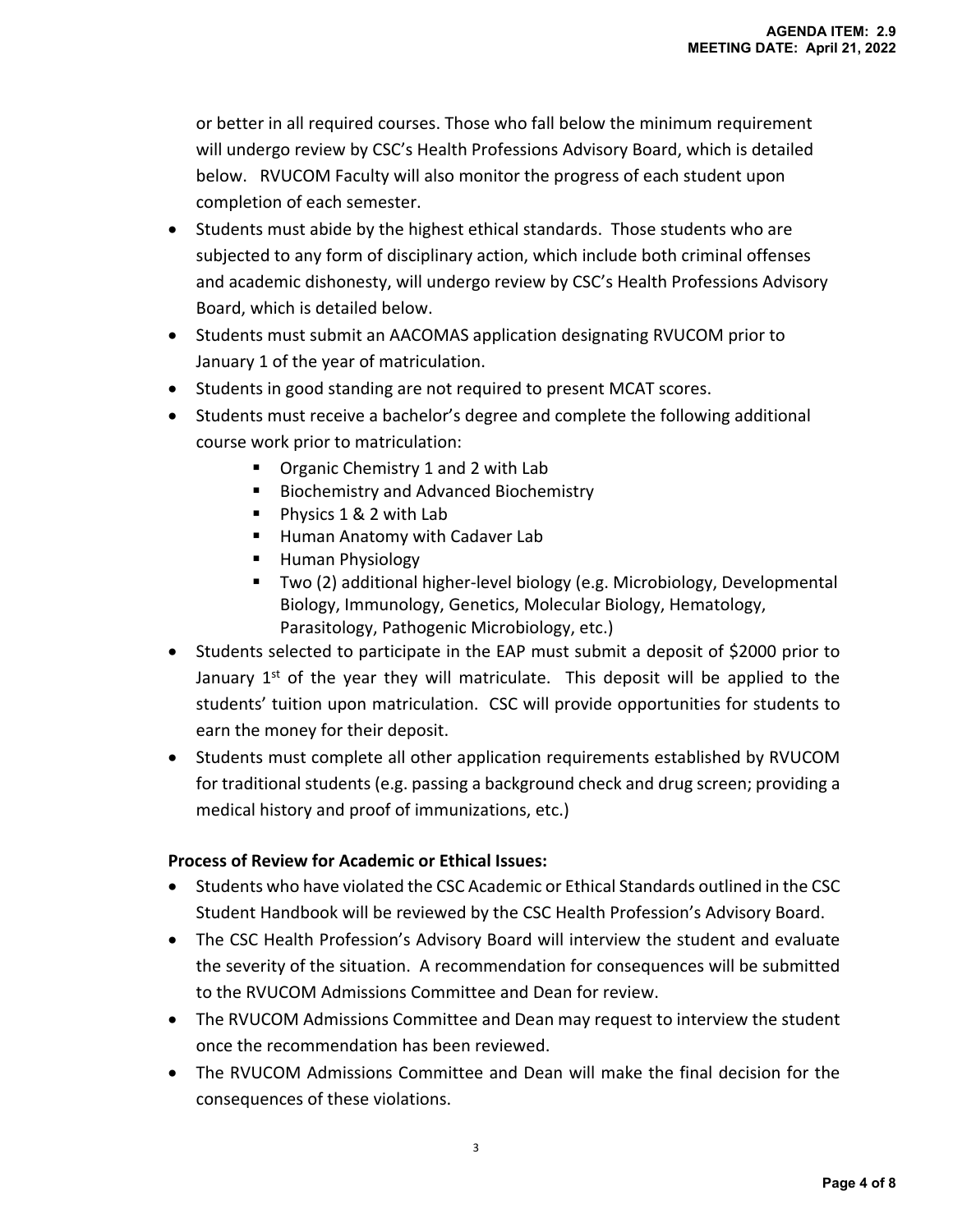- Consequences for a violation can include: probationary period or removal from the EAP. A student who has earned a grade below the required cutoff may be allowed to repeat the class or submit MCAT scores for approval to remain in the program.
- In the event of removal from the EAP, the student may still apply to RVUCOM via the traditional method.
- 5. Neither Party will discriminate against any employee, applicant or student based on gender, disability, race, color, religion, age, sexual orientation, gender identity, financial status, marital status, veteran status or national or ethnic origin.
- 6. CSC recognizes and acknowledges that, by virtue of entering into this Agreement and fulfilling the terms of this Agreement, CSC may have access to certain information of RVCOM that is confidential and constitutes valuable, special and unique property of RVCOM including business plans, marketing strategies and materials, educational and consulting materials, patient lists, contracts, systems, programs, methods, and other business records ("Confidential Information"). CSC agrees that it will not at any time, (either during or subsequent to the term of this Agreement), disclose to others, use, copy or permit to be copied, without RVCOM's express prior written consent or as required by law, except in connection with the performance of CSC's duties hereunder, any Confidential Information that is clearly marked "Confidential" by RVCOM. This clause shall survive the termination of this Agreement. Upon termination, any Confidential Information shall be promptly returned to RVCOM.
- 7. Neither Party shall be liable under any contracts or obligations of the other, except as otherwise provided pursuant to this Agreement, or for any negligent or intentional act or omission of the other Party or its officers, employees or agents. Neither Party shall have authority to bind the other Party to any debt, contractual, or other undertaking.
- 8. Amendments to this Agreement will be negotiated annually, documented in writing, and signed by both Parties.
- 9. The Agreement shall be effective beginning July 1, 2022 through June 30, 2025, and may be terminated by either Party upon ninety (90) calendar days' written notice to the other Party.
- 10. This Agreement shall not be amended except upon the express written agreement of the Parties.
- 11. Severability. If any provision of this Agreement is held by a court of competent jurisdiction to be invalid, void or unenforceable, the other provisions shall remain in full force and shall in no way be affected, impaired or invalidated, unless to do so would substantially destroy the fundamental purposes of this Agreement or substantially and unfairly alter the respective burdens and benefits of the Parties hereunder.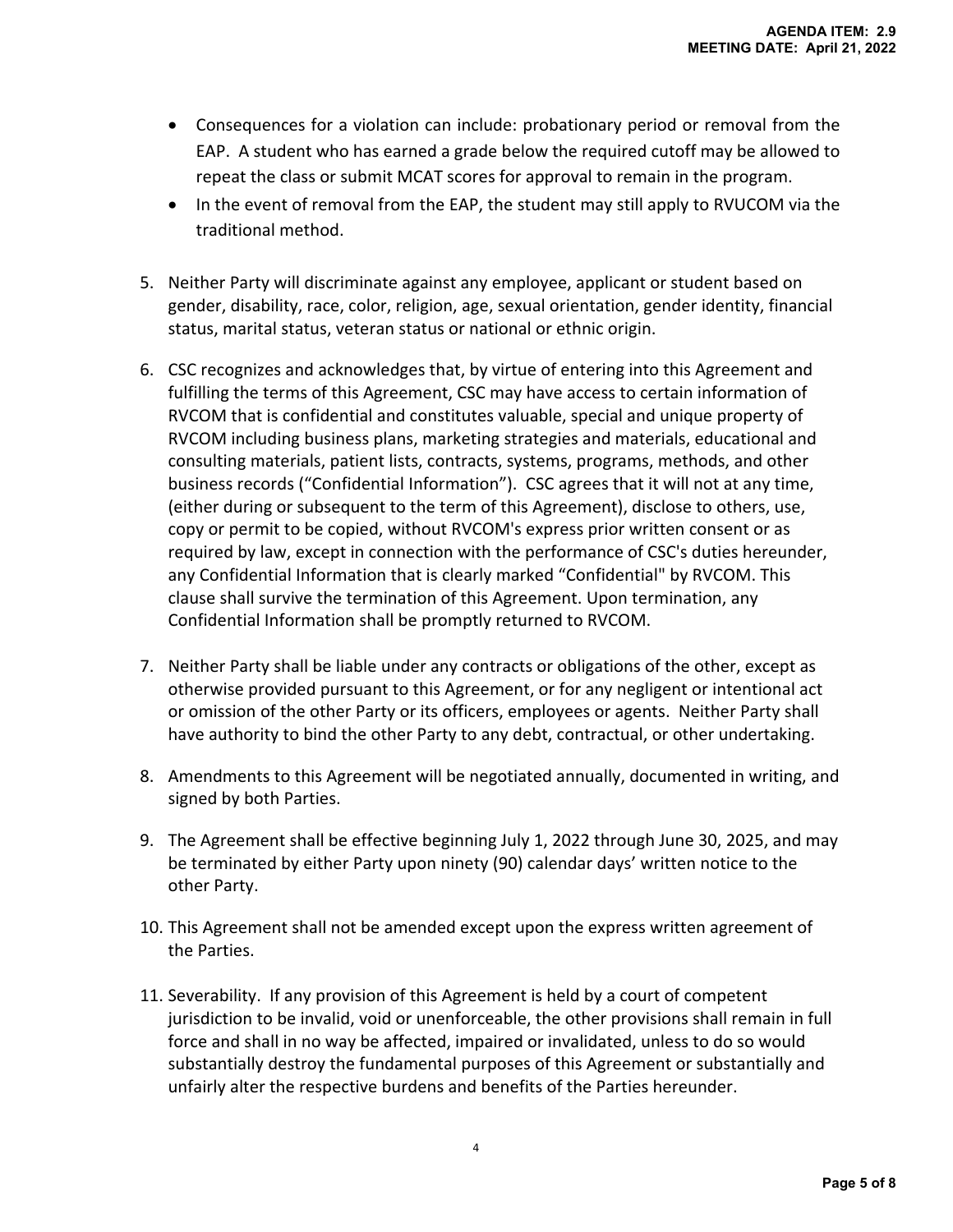- 12. Waiver. Any waiver by either Party of a breach of any provision of this Agreement shall not operate as or be construed as a waiver of any other provision or any subsequent breach.
- 13. Assignment. This Agreement shall not be assigned or transferred by either Party without prior written consent.
- 14. Binding Effect. All terms of this Agreement shall be binding upon, inure to the benefit of, and be enforceable by the Parties hereto, and their heirs, legal representatives, successors and permitted assigns.
- 15. Each Party shall perform the services required in this Agreement in compliance with all applicable federal, state, and local governmental laws, rules and regulations, including without limitation, those relating to environmental, occupational, health and hazardous waste, those relating to the payment and withholding of taxes and those relating to third party payment programs such as Medicare and Medicaid. Both Parties agree to comply with the Family Educational Rights and Privacy Act (FERPA) of 1974 governing the privacy of student records.
- 16. Interpretation. This Agreement is the result of negotiation between the Parties, and no ambiguity herein shall be construed against either Party because of that Party's role in drafting this Agreement.
- 17. Entire Agreement. This Agreement, together with any exhibits or schedules hereto, constitute the entire agreement between the Parties as to the subject matter hereof, and replaces all prior written and oral statements and understandings. To the extent that any exhibit or schedule contains express provisions which are inconsistent with any term of this Agreement, the express provisions of the schedule or exhibit shall control.
- 18. Copies/Signatures. A fully-executed electronic copy of this Agreement shall be treated as an original Agreement and signatures may be made in counterparts to the Agreement.
- 19. Recitals. The recitals are intended to describe the intent of the Parties and the circumstances under which this Agreement is executed and shall be considered in the interpretation of this Agreement.
- 20. Headings. The headings to the various sections of this Agreement have been inserted for convenience only and shall not modify, define, limit or expand express provisions of this Agreement.
- 21. No Legal Disability. Each Party represents that its execution and performance of this Agreement will not violate any term, covenant or understanding with any other person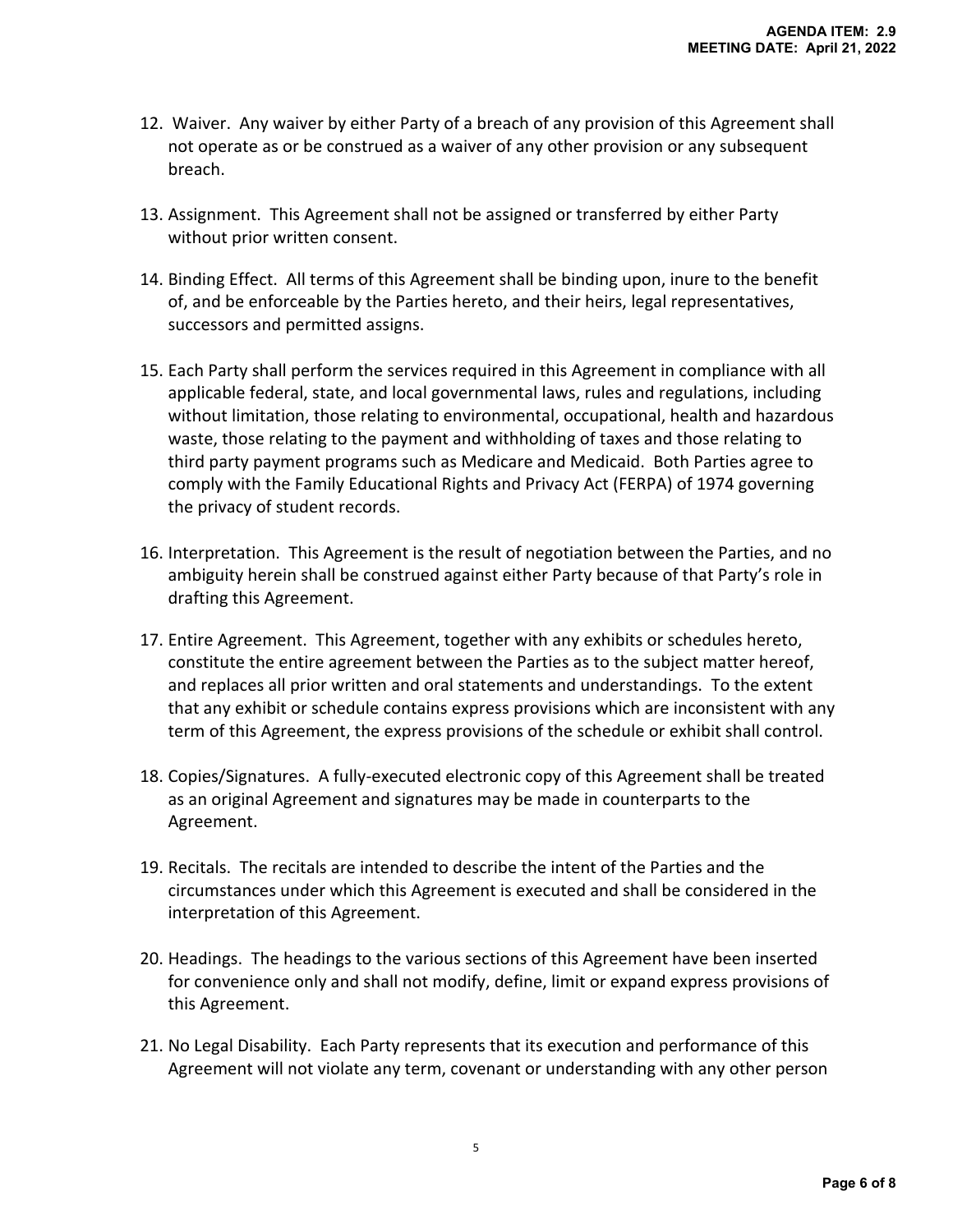or entity or place such Party in breach of any contractual or legal obligation to a third party.

- 22. No Third‐Party Beneficiaries. This Agreement is executed for the benefit of the named Parties only. Nothing in this Agreement or in the negotiation of this Agreement shall have the effect of conferring any rights or expectations on any third party. No one other than a Party to this Agreement or a Party's permitted successor or assign shall have the right to enforce any covenant, term or condition in this Agreement.
- 23. This Agreement shall be interpreted, construed and governed according to the laws of the state of Nebraska.
- 24. The Agreement acknowledges that data sharing between institutions will be necessary for continuous improvement of the program and of the partnership, and, to track student progress and outcomes for evaluating the Agreement. This data may include, but is not limited to, official transcripts, application data, test scores, GPA, field experience evaluations, course grades, and course and instructor evaluations. The data gathered will be shared confidentially between the Parties. CSC and RVCOM recognize the need to be compliant with the Family Educational Rights and Privacy Act (FERPA) and will stay in compliance.
- 25. The designated CSC representative for purposes of monitoring and oversight of this Agreement is:

Vice President of Academic Affairs Dr. James Powell (308) 432‐6203 jpowell@csc.edu

26. The designated RVUCOM representative for purposes of monitoring and oversight of this Agreement is:

Vice President of Enrollment Management & External Relations Julie Rosenthal, MS (720) 875‐2804 jrosenthal@rvu.edu

IN WITNESS THEREOF, the authorized representative(s) of both Parties have duly executed this Agreement hereto, and each Party acknowledges the receipt of a duly executed copy of this Agreement.